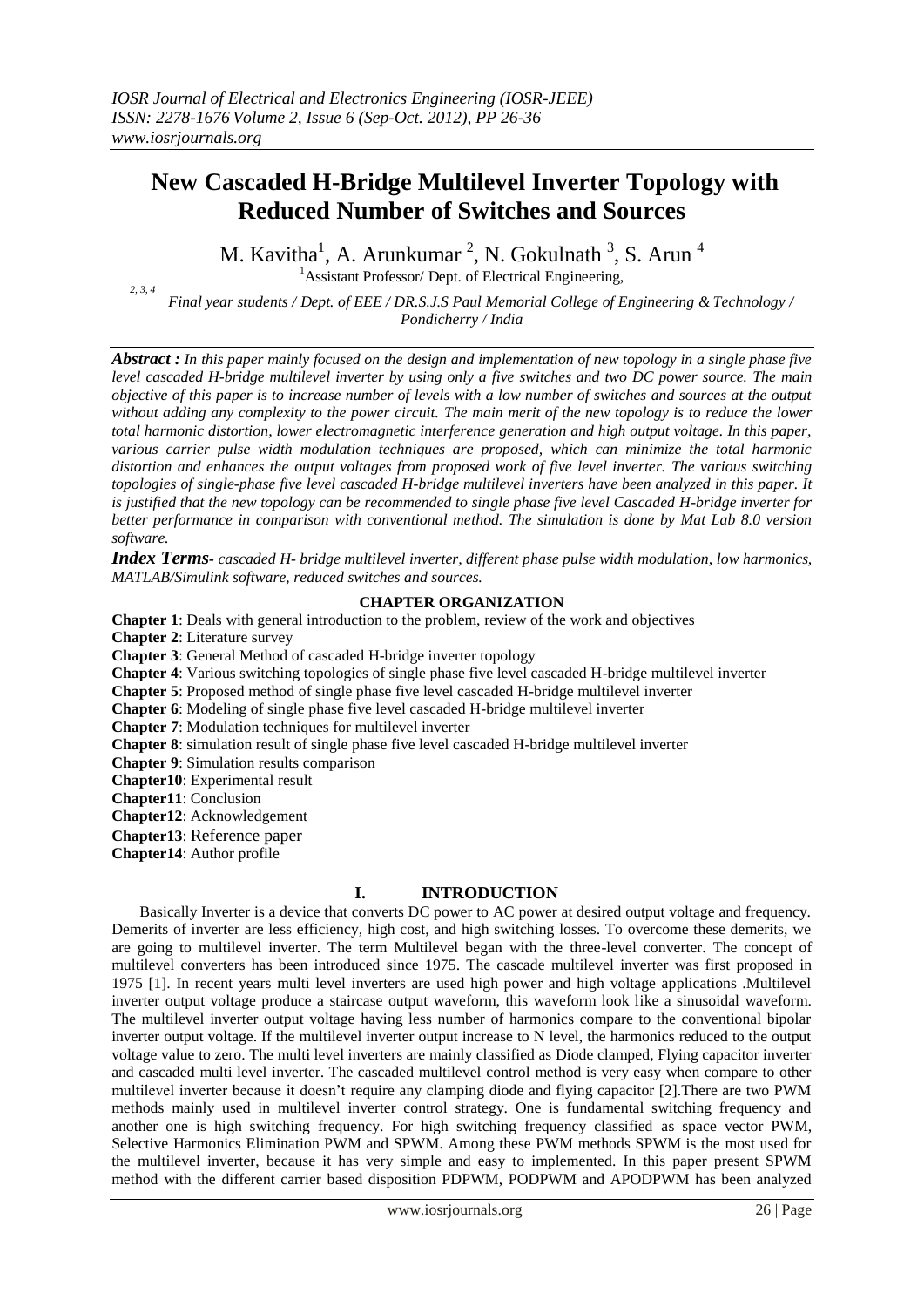[12] It is generally accepted that the PD strategy gives rise to the lowest harmonic distortion for the line-to-line voltage [13] [14].Any semiconductor switches have already been proposed.In this proposed concept uses the MOSFETs semiconductor switches. MOSFETs are preferred in: High frequency applications (1MHZ), Wide line or load variations, Long duty cycles, and Low-voltage applications (500V). Mainly selected the MOSFET switches are used because of its fast switching capability [15]

## **II. LITERATURE SURVEY**

Based on the literature survey: we collect the many paper based on reduced the switches and sources in a single phase five level cascaded H-bridge multilevel

- 1. Cascaded H-bridge multilevel inverter using eight switches and two sources [3] [4]
- 2. Cascaded H-bridge multilevel inverter using eight switches and single source [5]
- 3. Cascaded H-bridge multilevel inverter using six switches and two sources [6] [7]
- 4. Cascaded H-bridge multilevel inverter using six switches and single source [8]
- 5. Cascaded H-bridge multilevel inverter using five switches and single source [9] [10]

In existing work, proposes the four level multilevel inverter by using six switches and two sources. Based on the existing work we are developed the new topology in a single phase five level cascaded H-bridge multilevel inverter by using a five switches and two sources [11]

#### **III. CASCADED MULTILEVEL INVERTER TOPOLOGY**

A cascaded multilevel inverter made up of from series connected single full bridge inverter,each with their own isolated dc bus.This multilevel inverter can generate almost sinusoidal waveform voltage from several separate dc sources,which may be obtained from solar cells, fuel cells,batteries,ultra capacitors, etc.This type of converter does not need any transformer or clamping diodes or flying capacitors [16].Each level can generate five different voltage outputs  $+2Vdc$ ,  $+vdc$ ,  $0, -2Vdc$  and  $-vdc$  by connecting the dc sources to the ac output side by different combinations of the four switches.The output voltage of an M-level inverter is the sum of all the individual inverter outputs.Each of the H-Bridge's active devices switches only at the fundamental frequency, and each H-bridge unit generates a quasi- square waveform by phase-shifting its positive and negative phase legs switching timings.Further, each switching device always conducts for 180˚ (or half cycle)regardless of the pulse width of the quasi-square wave so that this switching method results in equalizing the current stress in each active device [17].This topology of inverter is suitable for high voltage and high power inversion because of its ability of synthesize waveforms with better harmonic spectrum and low switching frequency. Considering the simplicity of the circuit and advantages, Cascaded H-bridge topology is chosen for the presented work. A multilevel inverter has four main advantages over the conventional bipolar inverter.First,the voltage stress on each switch is decreased due to series connection of the switches.Therefore, the rated voltage and consequently the total power of the inverter could be safely increased.Second, the rate of change of voltage (dv/dt) is decreased due to the lower voltage swing of each switching cycle.Third, harmonic distortion is reduced due to more output levels.Fourth, lower acoustic noise and electromagnetic interference (EMI) is obtained.[4].

## **IV. Various Switching Topologies Of Single Phase Five Level Cascaded H-Bridge Multilevel Inverter**



**Fig.1 single phase five level Multilevel cascade inverter using (a)eight switches and two sources (b) six Switches and two sources (c) six switches and single source (d) five switches and single source(e) Five switches and two source**.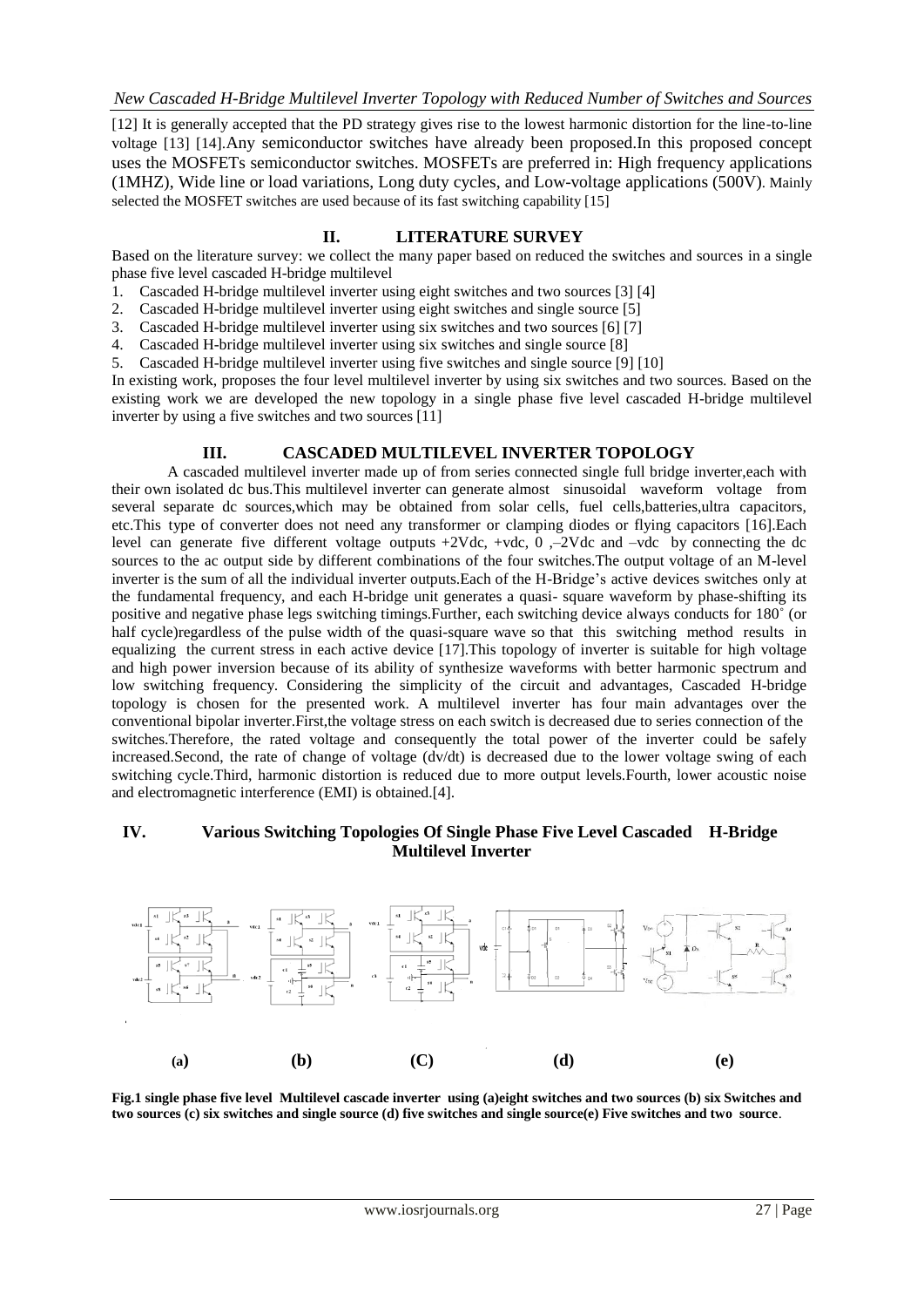| <b>TOPOLOGIES</b>        |  | <b>SWITCHES   SOURCES   CAPACITORS   DIODES</b> |  |
|--------------------------|--|-------------------------------------------------|--|
| FIRST TOPOLOGIES         |  |                                                 |  |
| <b>SECOND TOPOLOGIES</b> |  |                                                 |  |
| THIRD TOPOLOGIES         |  |                                                 |  |
| <b>FOUR TOPOLOGIES</b>   |  |                                                 |  |
| NEW PROPOSED TOPOLOGIES  |  | --                                              |  |

**Table.1 comparison between different topologies with new proposed method of multilevel cascade inverter**

## **4.1 Principle of operation of Multilevel Cascade inverter**

shows the circuit diagram of single phase five level cascaded H-bridge of various switching as shown in figure1 and they have the number of switches, diodes, and capacitors are comparison with proposed method of multilevel cascade inverter as shown in table1.especially shunt and series connected FACTS devices.The multilevel cascade inverter synthesizes its output nearly sinusoidal voltage waveforms by combining many isolated voltage levels. A series of single-phase full bridges makes up a phase for the inverter. A single-phase multilevel cascade Inverter topology is essentially composed of single identical phase legs of the series-chain of H-bridge inverter, which can possibly generate different output voltage waveforms and offers the potential for ac system phase-balancing.This feature is impossible in other Voltage source control topologies utilizing a common dc link. Since this topology consists of series power conversion cells, the voltage and power level may be easily scaled. The dc link supply for each full bridge inverter is provided separately, and this is typically achieved using diode rectifiers without using the single-phase transformer.The converter topology is based on the series connection of single-phase inverters with separate dc sources the resulting phase voltage is synthesized by the addition of the voltages generated by the different cells.In a five level cascaded inverter each single-phase full-bridge inverter generates five voltages at the output:+Vdc, + 2vdc, 0,-Vdc and -2vdc.

#### **V. Proposed Method Of Five Level Multilevel Cascaded H-Bridge Multilevel Inverter**





## 5.1 PROPOSED METHOD OF STRUCTURES AND OPERATION



**Fig.3 multilevel cascade inverter operation modes (a) 0 (b) vdc (c) -2vdc (d) 0 (e) –vdc (f) -2vdc Table.2 showing the switching states of proposed method of five levels multilevel cascade inverter**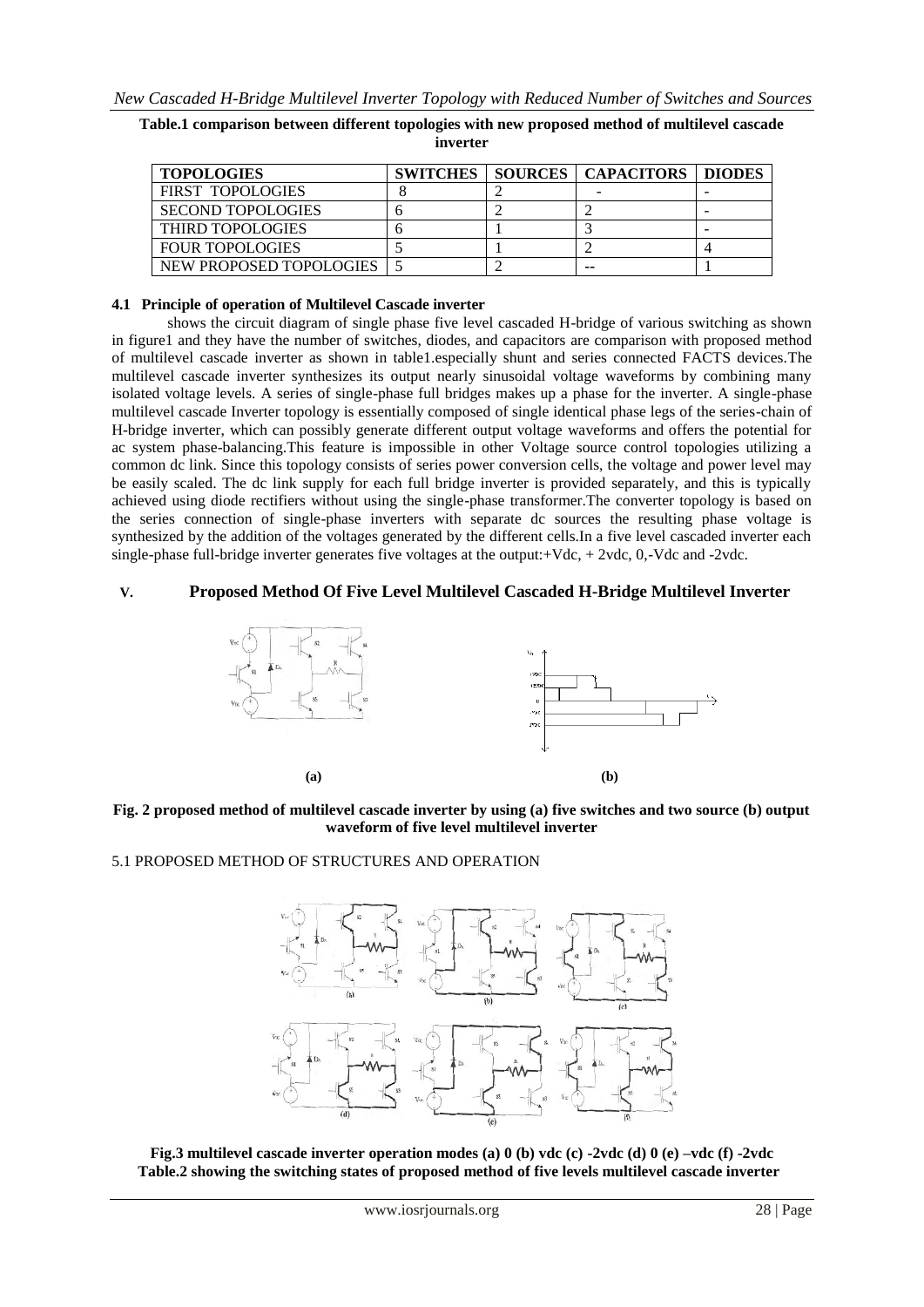| DF        | S <sub>1</sub> | S <sub>2</sub> | S <sub>3</sub> | <b>S4</b> | S <sub>5</sub> |
|-----------|----------------|----------------|----------------|-----------|----------------|
|           |                |                |                |           |                |
| ΟF        | OF             | ON             | OF             | <b>ON</b> | OF             |
| F         | F              |                | F              |           | F              |
| <b>ON</b> | <b>OFF</b>     | ON             | ON             | OF        | OF             |
|           |                |                |                | F         | F              |
| ΟF        | ON             | ON             | ON             | OF        | OF             |
| F         |                |                |                | F         | F              |
| OF        | OF             | OF             | ON             | OF        | ON             |
| F         | F              | F              |                | F         |                |
| ON        | ΟF             | OF             | ΟF             | ON        | ON             |
|           | F              | $\mathbf F$    | F              |           |                |
| ΟF        | ON             | OF             | OF             | ON        | ON             |
| F         |                | F              | F              |           |                |
|           |                |                |                |           |                |

## **5.2 CONSTRUCTION AND OPERATION OF PROPOSED METHOD**

The circuit diagram of proposed method of multilevel cascade inverter as shown in Figure 2.The circuit diagram of operation mode with proposed method of single phase five level cascaded H-Bridge multilevel inverter is shown in figure 3 and table 2.It consists of a full-bridge inverter, capacitor voltage divider, an auxiliary circuit comprising four POWER MOSFET switches.The inverter produces output voltage in five levels: zero, Vdc, 2Vdc, 0,-Vdc and -2Vdc.The advantages of the inverter topology are: Improved output voltage quality,Smaller filter size,Lower Electromagnetic interferences,Lower total harmonics distortion compared with conventional five level pulse width modulation ,Reduced number of switches compared to the conventional 5-level inverter.The cascaded H-bridges multilevel inverter introduces the idea of using separate dc sources to produce an ac voltage waveform.Each H-bridge inverter is connected to its own dc source  $V_{dc}$ . By cascading the ac outputs of each H bridge inverter, ac voltage waveform is produced. By closing the appropriate switches, each H-bridge inverter can produce five different voltages: When a switch S2 and S4 of one particular H-bridge inverter are closed, the output voltage is 0 .When a switch S2 and S5 are closed, the output voltage is  $+V_{dc}$ . When a switch S1, S2 and S5 are closed, the output voltage is  $+2V_{dc}$ . When a switch S3 and S5 are closed, the output voltage is 0 when a switch S4 and S5 of one particular H-bridge inverter are closed, the output voltage is  $-V_{dc}$ . When a switch S4 and S5 are closed, the output voltage is  $+2V_{dc}$ . Where the i stands for one particular H-bridge inverter.Therefore, to obtain the total ac voltage produced by the multilevel inverter, these five distinct ac voltages are added together.The one notices that five distinct dc sources can produce a maximum of 5 distinct levels in the output phase voltage of the multilevel inverter.More generally, a cascaded H-bridges multilevel inverter using separate dc sources can produce a maximum of  $S' = 4+(N-1)$ distinct levels in the output phase voltage

## **5.1 MULTILEVEL CASCADE INVERTER IS DISSCUSSED TO ELIMINATE**

- (1) Bulky transformers required by conventional multi pulse inverters,
- (2) Clamping diodes required by multilevel diode-clamped inverters, and
- (3) Flying capacitors required by multilevel flying-capacitor inverters.

## **5.2 FEATURES OF MULTILEVEL CASCADE INVERTER**

- (1) It is much more suitable to high-voltage, high-power applications than the conventional inverters.
- (2). It switches each device only once per line cycle and generates a multistep staircase voltage waveform approaching a pure sinusoidal output voltage by increasing the number of levels.
- (3). since the inverter structure itself consists of a cascade connection of many single-phase, full-bridge Inverter units and each bridge is fed with a separate DC source, it does not require voltage balance circuits or voltage matching of the switching devices.

## **VI. Modelling Of Single Phase Five Level Cascaded H- Bridge Inverter**

For each full bridge inverter the output voltage is given by

|                             | $V0i$ $\Box$ Vdc (S1i S2i) | (1) |
|-----------------------------|----------------------------|-----|
| And the input dc current is | Idci $\Box$ Ia (S1i S2i)   | (2) |
| Where,                      |                            |     |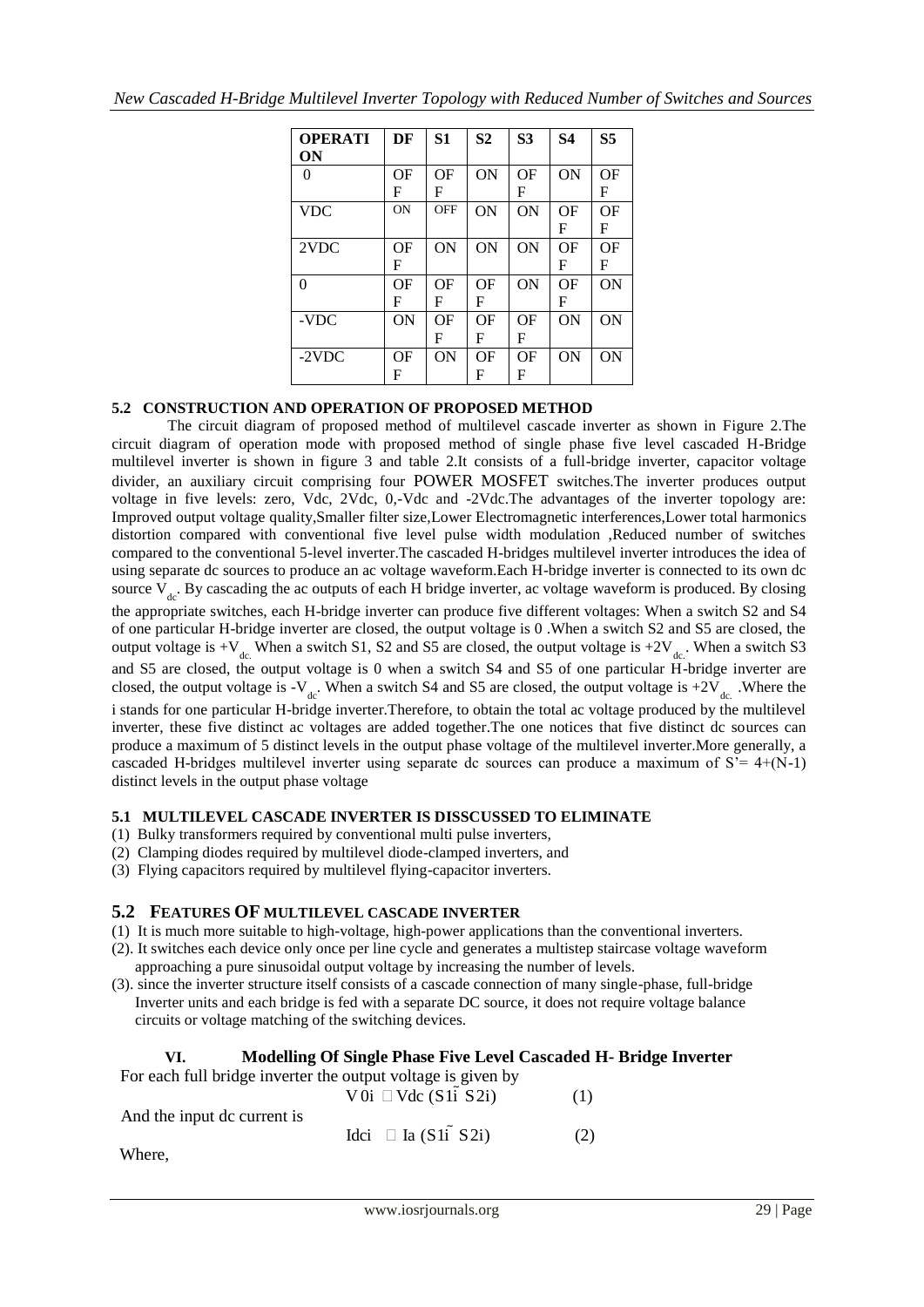(a)  $i = 1...5$  (number of full bridge inverters employed) for the 5 level type.

(b) Iam is the output current of the cascaded inverter.

(c) S<sub>1i</sub> and S<sub>2i</sub> is the upper switch of each full bridge inverter.

Now the output voltage of each phase of the multilevel cascaded inverter is given by:

 $V 0n \Box \Box V 0i \quad i = 1, 2,...n$  (3)

In multilevel inverters, the amplitude modulation index  $(m<sub>a</sub>)$  is the ratio of reference amplitude (aM) to carrier amplitude  $(A<sub>c</sub>)$ .

 $ma \Box Am / (m \dot{1}) Ac$  (4) The frequency ratio (mf) is ratio of carrier frequency  $(f_c)$  to reference frequency  $(f_m)$ .  $mf \square fc / fm$  (5)

## **VII. Modulation Techniques For Multilevel Inverter**

## **7.1 Definition of Modulation**

Mainly the power electronic converters are operated in the "switched mode". This means the switches within the converter are always in either one of the two states - turned off or turned on. Any operation in the linear region, other than for the unavoidable transition from conducting to non-conducting, incurs an undesirable loss of efficiency and an unbearable rise in switch power dissipation. To control the flow of power in the converter, the switches alternate between these two states.This happens rapidly enough that the inductors and capacitors at the input and output nodes of the converter average or filter the switched signal.The switched component is attenuated and the desired dc or low frequency ac component is retained.This process is called Pulse Width Modulation, since the desired average value is controlled by modulating the width of the pulses.For maximum attenuation of the switching component, the switch frequency fc should be high- many times the frequency of the desired fundamental ac component f1 seen at the input or output terminals.In large converters, this is in conflict with an upper limit placed on switch frequency by switching losses.For POWER MOSFET converters, the ratio of switch frequency to fundamental frequency fc/f1 may be as low as unity,which is known as square wave switching.Another application where the pulse number may be low is in converters which are better described as amplifiers ,whose upper output fundamental frequency may be relatively high.These high power switch-mode amplifiers find application in active power filtering, test signal generation, servo and audio amplifiers.These low pulse numbers place the greatest demands on effective modulation to reduce the distortion as much as possible.The low pulse numbers place the greatest demands on effective modulation to reduce the distortion as much as possible.In these circumstances, multi-level converters can reduce the distortion substantially, by staggering the switching instants of the multiple switches and increasing the apparent pulse number of the overall converter.

## **7.2 PULSE WIDTH MODULATION**



**Fig. 4 classification of multilevel inverter control techniques**

The fundamental methods of pulse-width modulation are divided into the traditional voltage-source and current-regulated methods. Voltage-source methods more easily lend themselves to digital signal processor or programmable logic device implementation. However, current controls typically depend on event scheduling and are therefore analog implementations which can only be reliably operated up to a certain power level. In discrete current-regulated methods the harmonic performance is not as good as that of voltage-source methods. The carrier-based modulation schemes for multilevel inverters can be generally classified into two categories: phase-shifted and level-shifted modulations.Both modulation schemes can be applied to the cascaded H-bridge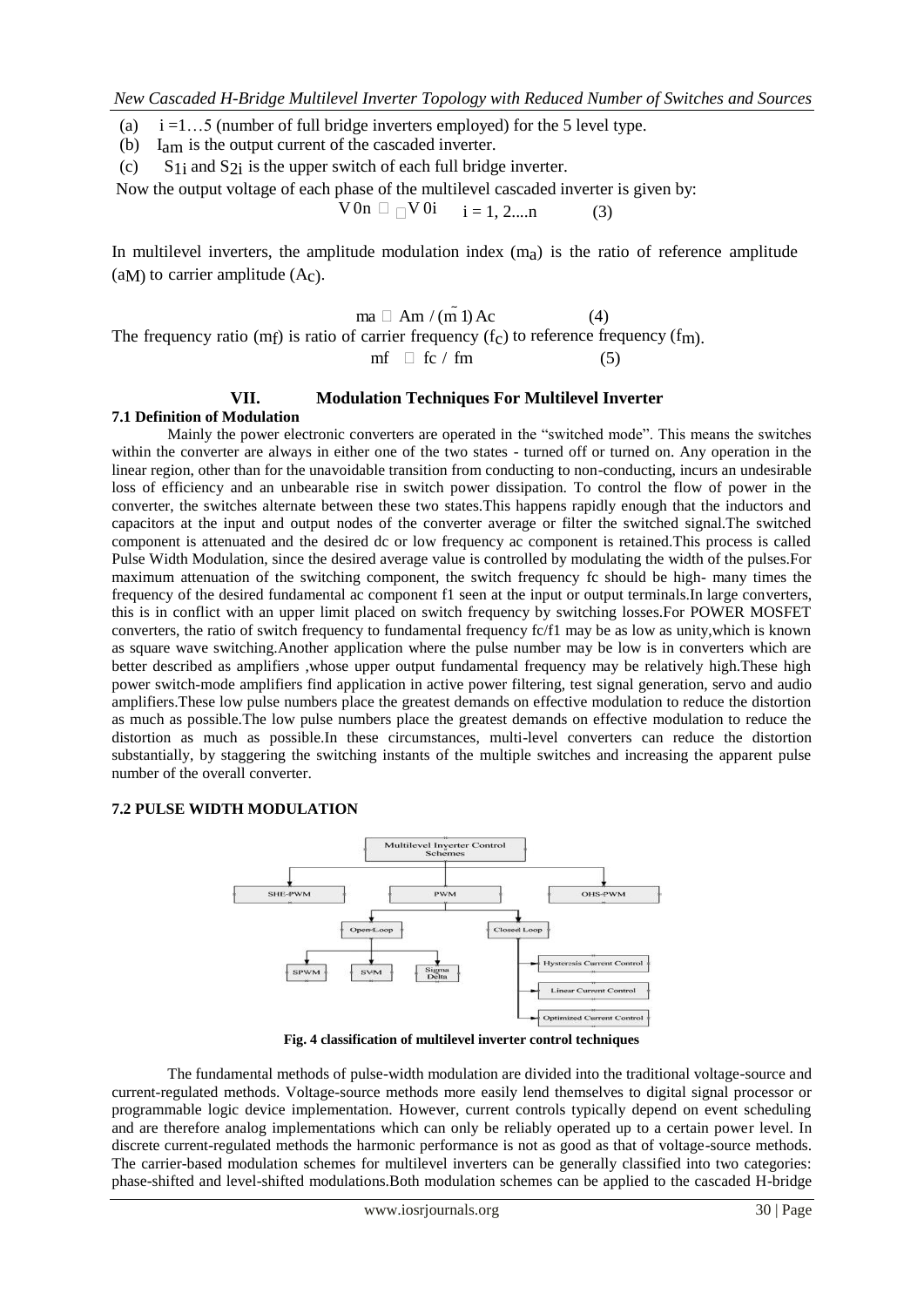inverters.Total harmonics distortion of phase-shifted modulation is much higher than level-shifted modulation. Therefore we have considered level-shifted modulation.An m-level multilevel inverter using level-shifted multicarrier modulation scheme requires (m-1) triangular carriers,all having the same frequency and amplitude. The (m-1) triangular carriers are vertically disposed such that the bands they occupy are contiguous.There are three alternative Pulses with different phase relationships for the level-shifted multicarrier modulation three alternative carrier disposition Pulse width modulation strategies are commonly referenced, viz:

(i) Alternative phase opposition disposition, where each carrier is phase shifted by  $\pi$  from its adjacent Carrier [12].

- (ii), Phase opposition disposition where the carriers above the sinusoidal reference zero point are  $\pi$ Out of phase with those below the zero point [12]
- (iii) Phase disposition, where all carriers are in phase [12].

## **7.3 Alternate Phase Opposition Disposition (APOD)**

In case of alternate phase disposition (APOD) modulation, every carrier waveform is in out of phase with its neighbor carrier by 1800. Since APOD and POD schemes in case of five-level inverter are the same, a five level inverter is considered to discuss about the APOD scheme.The rules for APOD method, when the number of level  $N = 5$ , are

- 1. The  $N 1 = 4$  carrier waveforms are arranged so that every carrier waveform is in out of phase with its carrier by 180. The converter switches to +I vdc when the reference is greater than all the carrier waveforms.
- 2. The converter switches to 2 vdc when the reference is less than the uppermost carrier waveform and greater than all other carriers
- 3. The converter switches to 0 when the reference is less than the two uppermost carrier waveform and greatest than lowermost carrier.
- 4. The converter switches to  $-1$  vdc when the reference is greater than the lowermost carrier waveform and lesser than all other carriers
- 5. The converter switches to -2 vdc when the reference is lesser than all the carrier waveforms : Switching pattern produced using the APOD carrier-based PWM scheme for a five-level inverter: Four triangles and the modulation signal

#### **7.4 PHASE OPPOSITION DISPOSITION**

For phase opposition disposition (POD) modulation all carrier waveforms above zero reference are in phase and are 180° out of phase with those below zero. The rules for the phase opposition disposition method, when the number of level  $N = 5$ 

- 1. The  $N-1 = 4$  carrier waveforms are arranged so that all carrier waveforms above zero are in phase and are 180 out of phase with those below zero
- 2. The converter is switched to + Vdc when the reference is greater than both carrier waveforms.
- 3. The converter is switched to zero when the reference is greater than the lower carrier waveform but less than the upper carrier waveform.
- 4. The converter is switched to  $+2V$ dc when the reference is less than both carrier waveforms.
- 5. When the modulation signal is greater than both the carrier waveforms, S1 and S2 are turned on and the converter switches to positive node voltage and when the reference is less than the upper carrier waveform but greater than the lower carrier, S2and S1 are turned on and the converter switches to neutral point. When the reference is lower than both carrier waveforms, S1an and S2an are turned on and the converter switches to negative node voltage.

## **7.5. IN Phase Disposition**

There in, the a-phase modulation signal is compared with two triangle waveforms. The rules for the in phase disposition method, when the number of level  $N = 5$ , are

- 1. The  $N 1 = 5 1 = 4$  carrier waveforms are arranged so that every carrier is in phase.
- 2. The converter is switched to +Vdc when the reference is greater than both carrier waveforms.
- 3. The converter is switched to zero when the reference is greater than the lower carrier waveform but less than the upper carrier waveform.
- 4. The converter is switched to 2Vdc when the reference is less than both carrier waveforms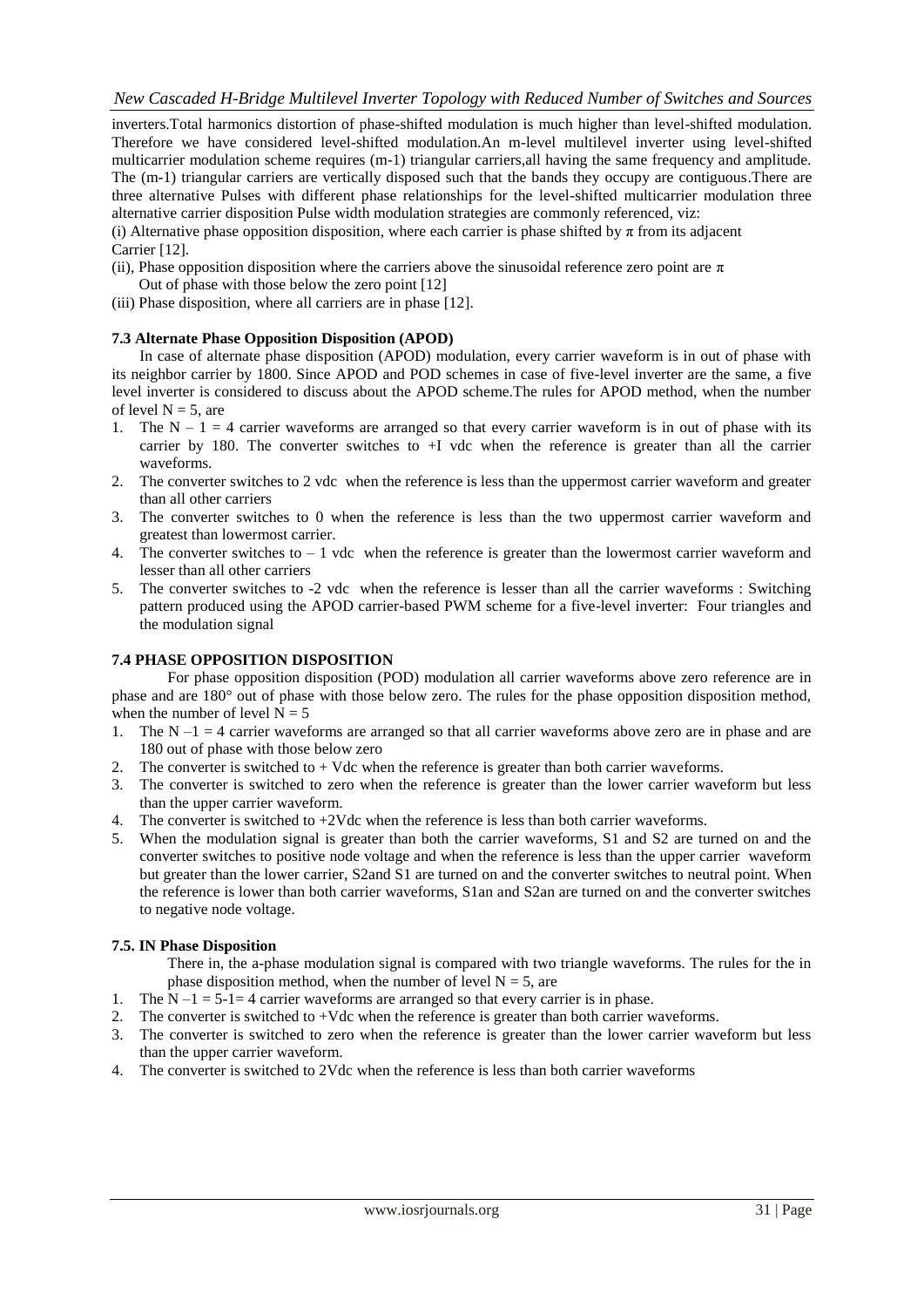## **VIII. Simulation Of The Various Switiching Topologies In A Single Phase Five Level Multilevel Cascade Inveter**



**Fig 5 showing simulation results of single phase five level Multilevel cascade inverter using(a)eight switches and two sources (b) six Switches and two sources (c) six switches and single source (d) five switches and single source (e) five switches and two sources** .



**Fig 6 showing the circuit diagram of pulse width modulation of single phase five level multilevel cascade inverter**



**Fig 7 showing the simulation results of five level multilevel cascade inverter (a) output waveform of all Five level inverter (b) pulse generated pwm**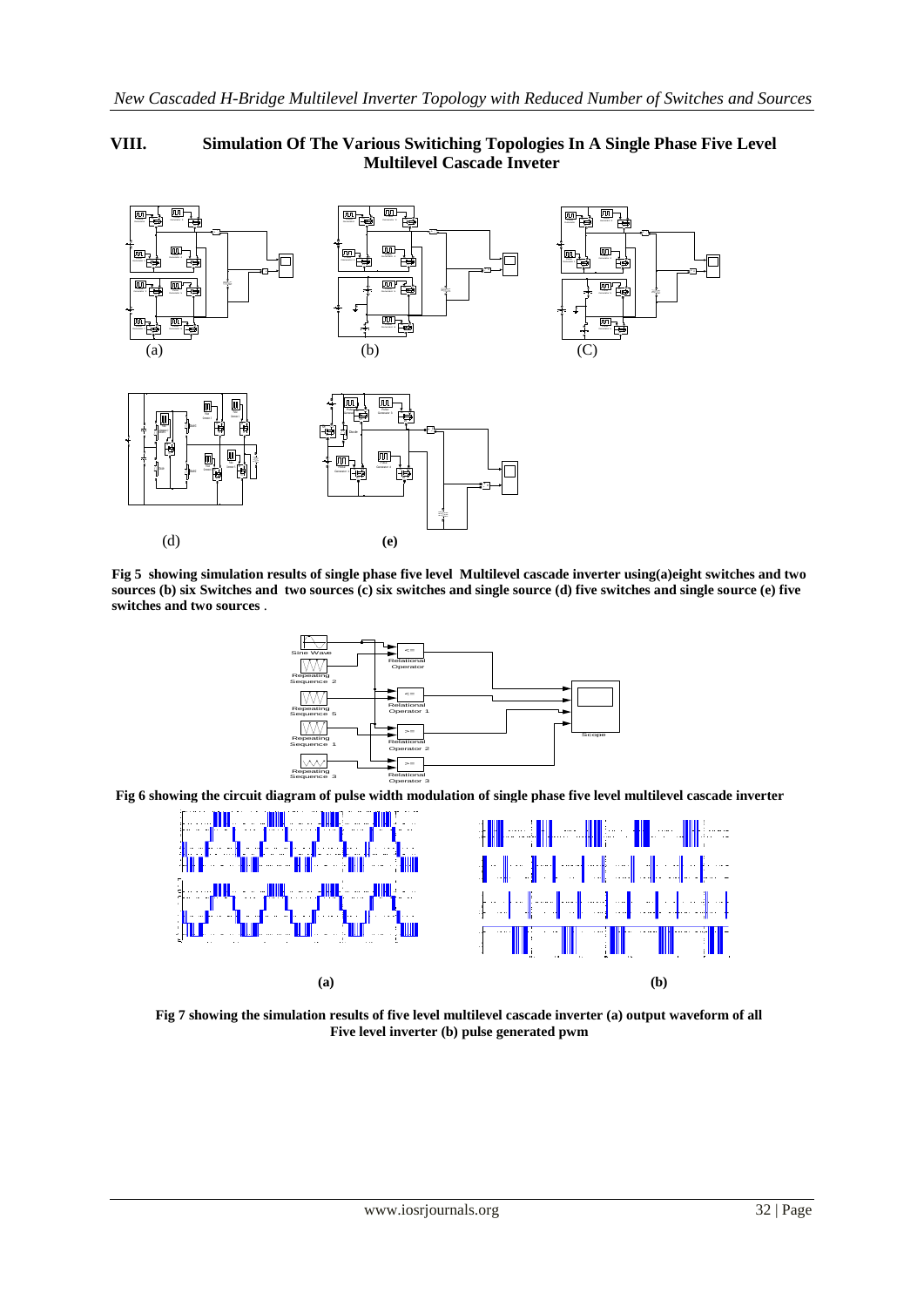

Fig 8 showing the simulation results of five levels MCI (a) APODPWM (b) PDPWM (c) PODPWM



**FIG 9 SHOWING THE SIMULATION RESULTS OF MULTILEVEL CASCADE INVERTER (a) using 8 switches and 2 sources THD is 38.82% (b) using 6 switches and 2 sources THD is 36.92%(c) using 6 switches and 1 sources THD is 32.68% (d) using 5 switches and 1 sources THD is 32.52%(e) using 5 switches and 2 sources THD is 21.95%**

## **IX. Simulation Results Comparison**

In this section the different topologies single phase five level multilevel cascade inverter simulation results can be shown with R-load by using the phase disposition pulse width modulation techniques.

## **The comparison of simulation results are shown in Table 3**

| <b>MULTILEVEL</b><br><b>CASCADE</b><br><b>INVERTER</b><br>USING 8<br><b>SWITCHES</b> | <b>MULTILEVEL</b><br><b>CASCADE</b><br><b>INVERTER</b><br>USING 6<br><b>SWITCHES</b> | <b>MULTILEVEL</b><br><b>CASCADE</b><br><b>INVERTER</b><br>USING 6<br><b>SWITCHES</b><br>AND <sub>1</sub><br><b>SOURCES</b> | <b>MULTILEVEL</b><br><b>CASCADE</b><br><b>INVERTER</b><br>USING 5<br><b>SWITCHES</b><br>AND <sub>1</sub><br><b>SOURCES</b> | <b>MULTILEVEL</b><br><b>CASCADE</b><br><b>INVERTER</b><br>USING 5<br><b>SWITCHES</b><br>AND <sub>2</sub><br><b>SOURCES</b> |
|--------------------------------------------------------------------------------------|--------------------------------------------------------------------------------------|----------------------------------------------------------------------------------------------------------------------------|----------------------------------------------------------------------------------------------------------------------------|----------------------------------------------------------------------------------------------------------------------------|
| 38.82%                                                                               | 36.92%                                                                               | 32.68%                                                                                                                     | 32.52%                                                                                                                     | 21.95%                                                                                                                     |

The various Carrier-Based techniques such as PD, POD, and APOD are analyzed and the simulation results of different method of multilevel cascade inverter are tabulated.In this chapter the different Carrier based techniques implemented with different topologies.The results of multilevel cascade inverter with R-load by using different topologies of multilevel cascade inverter are obtained. The conclusion from this table is from all the above techniques the Phase Disposition (PD) have the low harmonic distortion. So the proposed method of multilevel cascade inverter we uses the Phase Disposition pulse width modulation. A summary of THD for Cascaded multilevel inverter by using different modulation techniques is presented. Cascaded five-level inverter is simulated for modified reference with triangular carriers and modified reference with modified carrier.The simulation results for output voltage with harmonic spectrum are presented, it is concluded that Cascaded fivelevel inverter of proposed work with different modulation technique has good harmonic spectrum with THD (21.95 %) for the switching frequency of 1 KHz .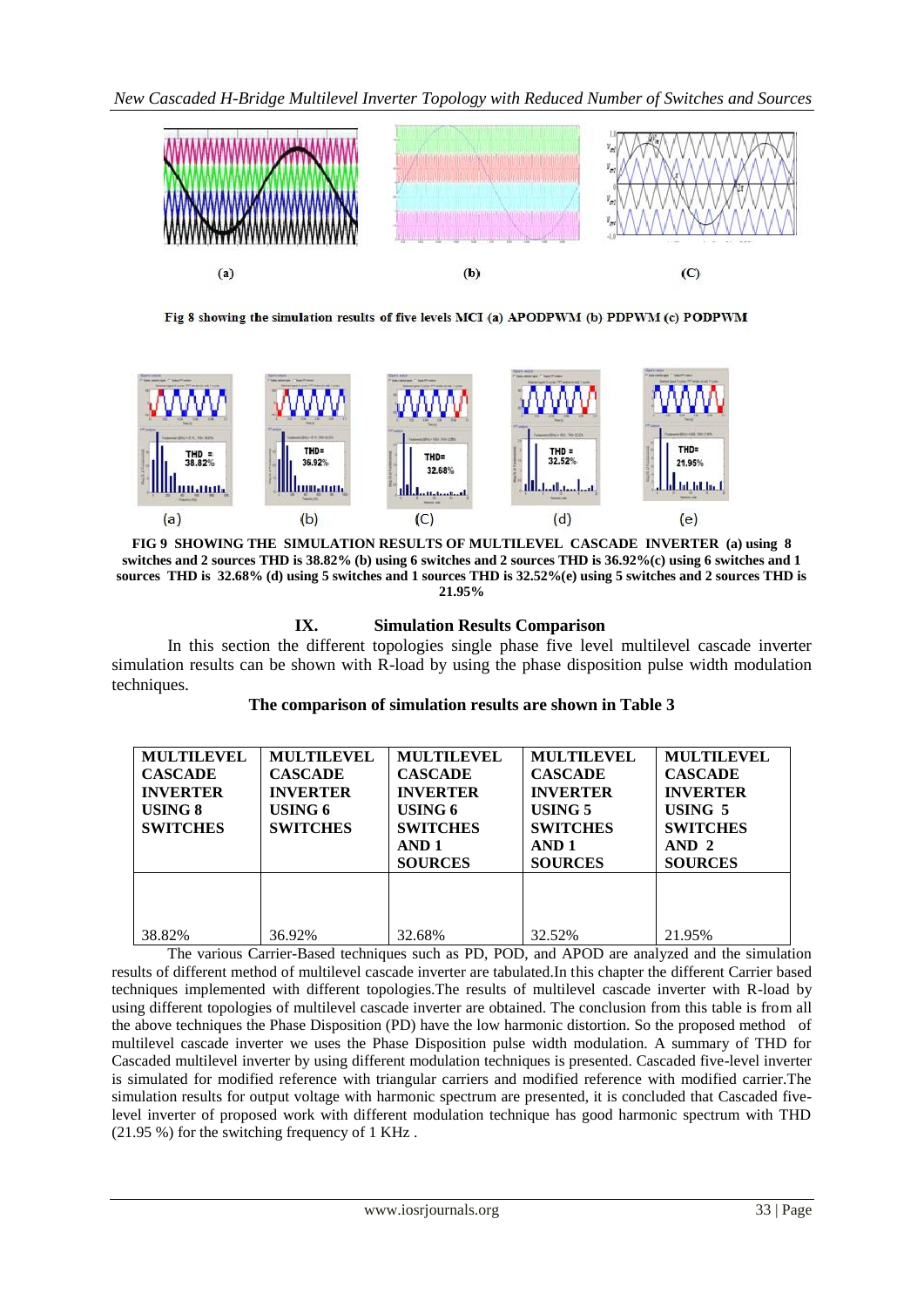**The comparison of phase disposition pulse width modulation techniques of different method in MCI are shown in Table 4**

| <b>MCIBY</b>      | <b>PDPWM</b> | <b>PODPWM</b> | <b>APODPWM</b> |  |
|-------------------|--------------|---------------|----------------|--|
| <b>USING</b>      |              |               |                |  |
| <b>8 SWITCHES</b> | 38.82        | 39.45         | 39.97          |  |
| AND <sub>2</sub>  |              |               |                |  |
| <b>SOURCES</b>    |              |               |                |  |
| <b>6 SWITCHES</b> | 36.92        | 37.34         | 37.56          |  |
| AND <sub>2</sub>  |              |               |                |  |
| <b>SOURCES</b>    |              |               |                |  |
| <b>6 SWITCHES</b> | 32.68        | 33.16         | 34.23          |  |
| AND <sub>1</sub>  |              |               |                |  |
| <b>SOURCES</b>    |              |               |                |  |
| 5 SWITCHES        | 32.52        | 33.07         | 34.16          |  |
| AND <sub>1</sub>  |              |               |                |  |
| <b>SOURCES</b>    |              |               |                |  |
| <b>5 SWITCHES</b> | 21.95        | 22.13         | 24.85          |  |
| AND <sub>2</sub>  |              |               |                |  |
| <b>SOURCES</b>    |              |               |                |  |

In this section the proposed method of single phase five level multilevel cascade inverter simulation results can be shown with R-load by using the different phase disposition pulse width modulation techniques **The comparison of simulation results are shown in Table 5**

| МI  | <b>PDPWM</b> | <b>PODPWM</b> | <b>APODPWM</b> |
|-----|--------------|---------------|----------------|
| 0.4 | 21.95        | 22.13         | 24.85          |
| 0.6 | 18.54        | 21.45         | 23.65          |
| 0.8 | 17.12        | 20.78         | 22.43          |
| 1.0 | 15.89        | 19.67         | 21.21          |
| 1 າ | 14.08        | 18.56         | 20.57          |

## **X. Experimental Results**

experimentally validate the multilevel cascde inverter using the four switches and single sources with phase disposition pulse width modulation, a prototype five level multilevel cascade inverter has been built using POWER MOSFET for the full bridge inverter as shown in below .The gating signals are generated using phase Disposition pulse modulation the hardware implementation of proposed method of multilevel cascade inverter is shown in Fig.10

#### **FIGURE 10 SHOWING THE HARDWARE MODEL OF PROPOSED METHOD**



#### **10.1 HARDWARE DESCRIPITION**

- **1.** AC SOURCES one Transformers of 230V for individual sources of single H-bridges
- **2.** Transformers for one H-bridges, to supply VCC for various ICs used as optocouplers and comparators Voltage rating - 500V -Current rating – 40A
- **3.** Four POWER MOSFET SWITCHES IS USED
- **4.** To generate the firing pulses of proposed method phase disposition pulse width modulation technique OPTOCOUPLERS (4506) - COMPARATORS (IC 4081)
- **5.** LOAD Single Phase
- **6.**  $R \text{ load} = 30 \text{ ohms}$

## **10.2 Hardware Results**

- **1.** Proposed Topology: Single phase Cascaded 5-level H-bridge Inverter using 4 switiches and 1 sources
- **2.** Input Voltage: 230V
- **3.** Switching Frequency: 1 KHz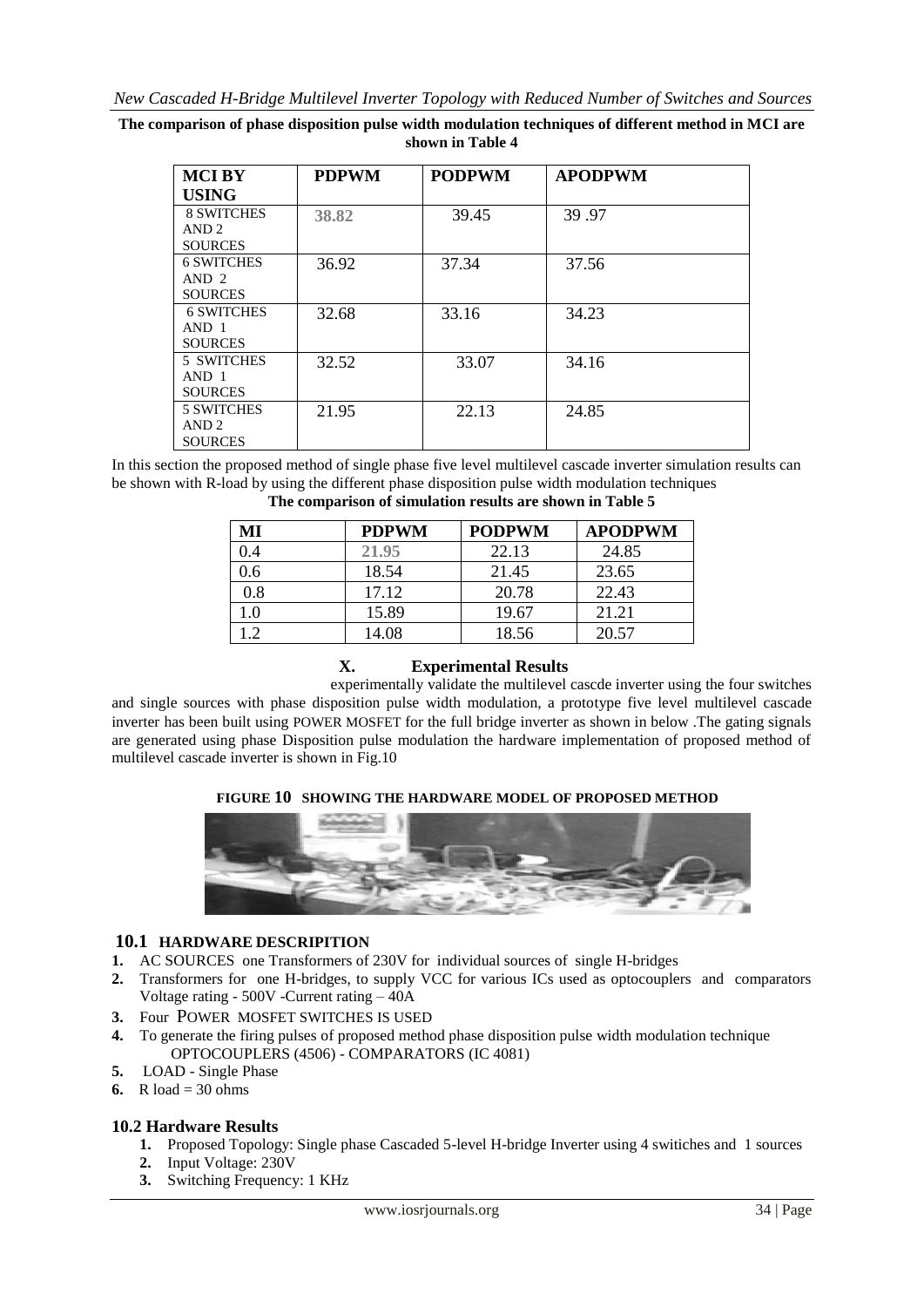#### **4.** Nature of output: 5-levels

In this section the proposed method of single phase five level multilevel cascade inverter hardware results can be shown with R-load by using the different phase disposition pulse width modulation techniques.

| MI  | <b>PDPWM</b> | <b>PODPWM</b> | <b>APODPWM</b> |
|-----|--------------|---------------|----------------|
| 0.4 | 21.20        | 21.23         | 24.05          |
| 0.6 | 17.54        | 21.02         | 23.15          |
| 0.8 | 16.32        | 20.16         | 22.53          |
| 0.1 | 15.12        | 19.18         | 21.01          |
| .2  | 14.04        | 18.16         | 20.17          |

**The comparison of hardware results are shown in Table 6**

#### **XI. Conculsion**

Prototype of the 5-level single-phase multilevel cascaded inverter consists of a single-phase inverter and single H-bridge inverters that it uses separate dc power sources. The control signals for power electronic switches are by using different pulse width modulation modulated technique. In this paper both simulation results and hardware prototype model results are correlated. Harmonic analysis carried out using Mat Lab 8.0 version software .It is proved that proposed work of Single phase five level multilevel cascade inverter output voltage total harmonics distortion is reduced and improve the efffienicy of system compare with different topologies of single phase five level multilevel cascade inverter . It is also proved that low total harmonics distortion in phase disposition pulse modulation compared to Phase opposition disposition pulse width modulation and Alternate phase opposition disposition pulse width modulation of multilevel cascade inverter. Future plan is to implementated both simulation and hardware prototype model of the closed loop of single phase five level multilevel cascade Inverter.

#### **Acknowledgement**

The Author would like to thank the Faculty of Engineering College at S.J.S.Paul Memorial College of engineering and technology at Pondicherry University. Under college campus help for given instrument support on these research.My special thanks goes for this guidance in completion of this paper. Author would also like to express my gratitude towards my lectures Mrs. M.kavitha, Mr*.* R*.*RAJTILAK and Mr.K. Ramash kumar for their assistance in carrying the Mat Lab 8.0 version software.

#### **Reference**

- [1] R. H. Baker and L. H. Bannister, "Electric Power Converter," U.S. Patent 3 867 643, Feb. 1975.
- [2] J.Rodríguez, J.S.Lai, and F. Z.Peng,"Multilevel Inverters: A Survey ofT opologies, Controls, and Applications", IEEETransactions on Industrial Electronics, Vol. 49,No. 4, August 2002,pp.724-739
- [3] C. Govindaraju1 and K. Baskaran, "Performance Improvement of Multiphase Multilevel Inverter Using Hybrid Carrier Based Space Vector Modulation", International Journal on Electrical Engineering and Informatics - Volume 2, Number 2, 2010,pp 137- 149.
- [4] C.Govindaraju and Dr.K.Baskaran ," Optimized Hybrid Phase Disposition PWM Control Method for Multilevel Inverter", International Journal of Recent Trends in Engineering, Vol 1, No. 3, May 2009,pp129-134
- [5] Zhong Du1, Leon M. Tolbert2,3, John N. Chiasson2, and Burak Özpineci3," A Cascade Multilevel Inverter Using a Single DC Source", Applied Power Electronics Conference and Exposition, 2006. APEC '06. Twenty-First Annual IEEE,PP-426-430
- [6] P. Thongprasri," A 5-Level Three-Phase Cascaded Hybrid Multilevel Inverter", International Journal of Computer and Electrical Engineering, Vol. 3, No. 6, December 2011, pp 789-794.
- [7] C.Kiruthika1, T.Ambika, Dr.R.Seyezhai," simulation of cascaded multilevel inverter using hybrid pwm technique", International Journal of Systems, Algorithms & Applications Volume 1, Issue 1, December 2011, pp-18-21.
- [8] R.Seyezhai and Dr.B.L.Mathur," Hybrid Multilevel Inverter using ISPWM Technique for Fuel Cell Applications", International Journal of Computer Applications (0975 – 8887) Volume 9– No.1, November 2010, pp-41-47.
- [9] V. Dura Prasad ruddy and ruddy proof j.v.g.rama rao, " modeling , simulation of single phase multilevel inverter for different loads by using various switiching topologies ", journal of energing trends in engineering and development issue 2 vol 4 (may 2012) issn 2249-6149, pp 402-413
- [10] R. Seyezhai\*, Banuparvathy Kalpana, Jennifer Vasanthi," Design and Development of Hybrid Multilevel Inverter employing Dual Reference Modulation Technique for Fuel Cell Applications, International Journal of Power Electronics and Drive System (IJPEDS)Vol.1, No.2, December 2011, pp. 104~112 ISSN: 2088-8694, pp-104-112.
- [11] Bum-seok shuk,yo-han lee, dong-seok hyun, Thomas a.lipo,"A new multilevel inverter topology with a hybrid approach, EPE 99- LAUSANNE,PP-01-09.
- [12] Leon M.Tolbert and Thomas G. Habetler "Novel multilevel inverter carrier based PWM method" IEEE Transaction On Industry Application Vol 35 No 5 Sep 1999 pp 1098-1107
- [13] G. Carrara, S. Gardella, M. Marchesoni, R. Salutari and G. Sciutto, "A New Multilevel PWM Method: A Theoretical Analysis", IEEE Transactions on Power Electronics, Vol. 7, NO. 3, July 1992, pp.497-505